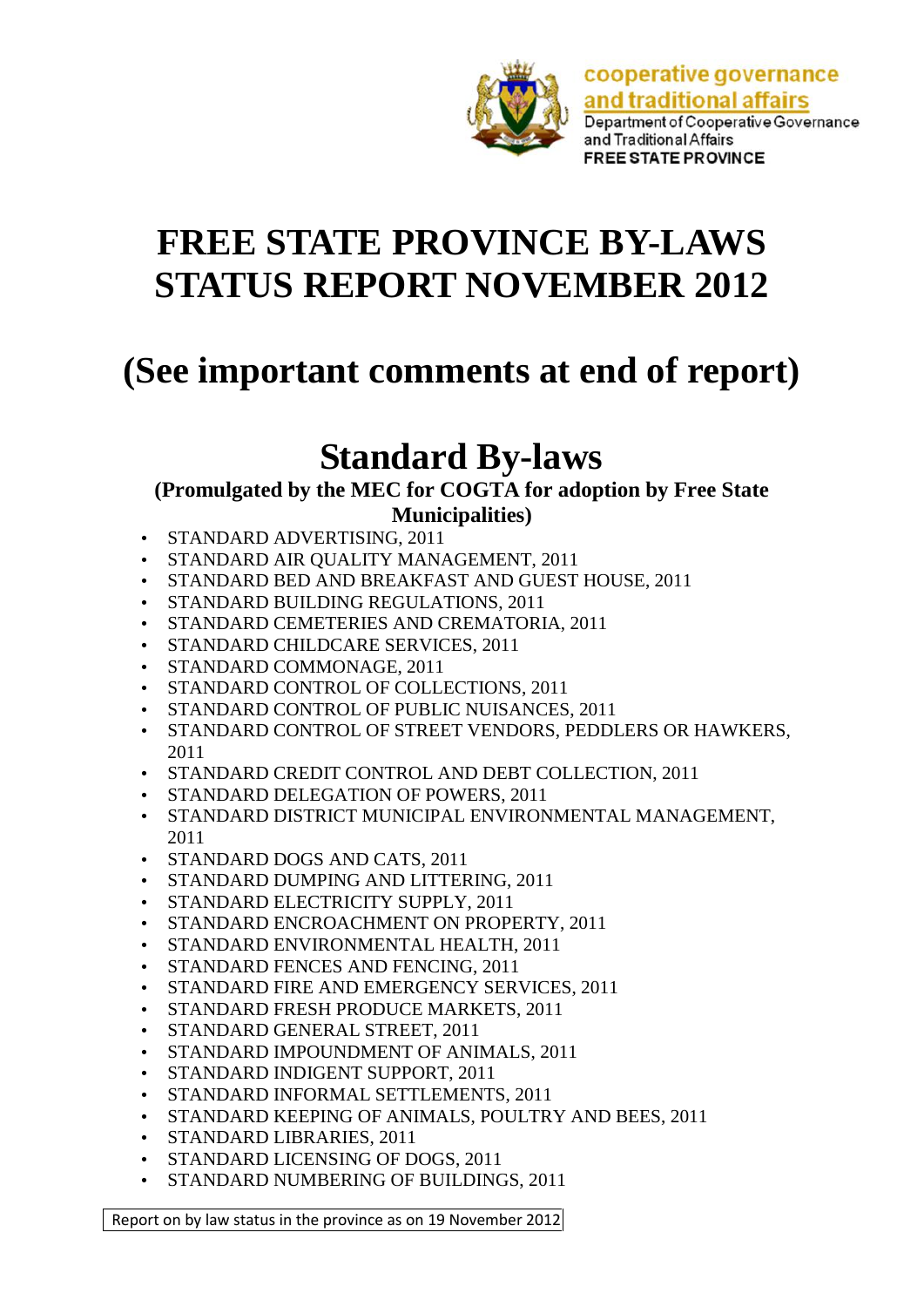

Department of Cooperative Governance and Traditional Affairs **FREE STATE PROVINCE** 

- STANDARD PROPERTY RATES, 2011
- STANDARD PUBLIC AMENITIES, 2011
- STANDARD PUBLIC SWIMMING POOL, 2011
- STANDARD REFUSE REMOVAL, 2011
- STANDARD RULES AND ORDERS, 2000
- STANDARD SPORTING FACILITIES, 2011
- STANDARD STORM WATER, 2011
- STANDARD STREET TRADING, 2011
- STANDARD TARIFF POLICY, 2011
- STANDARD TAXI RANKS, 2011
- STANDARD UNSIGHTLY AND NEGLECTED BUILDINGS, 2011
- STANDARD WARD COMMITTEE, 2011
- STANDARD WASTE MANAGEMENT, 2011
- STANDARD WATER RESTRICTIONS, 2011
- STANDARD WATER SERVICES, 2011

## **BY-LAW STATUS AND PROGRESS PER METROPOLITAN, DISTRICT AND LOCAL MUNICIPALITIES**

## **METROPOLITAN MUNICIPALITY**

### **MANGAUNG METROPOLITAN MUNICIPALITY**

By-laws in operation:-

- CHILD CARE FACILITIES, 2008
- CONTROL OF COLLECTIONS, 2005
- DISCHARGE OF INDUSTRIAL EFFLUENT, 2008
- ELECTRICITY SUPPLY, 2005
- LAUNDRIES, 2005
- LEASE OF MUNICIPAL HALLS, 2005
- LICENSING OF DOGS, 2005
- MUNICIPAL CEMETERIES, 2002
- MUNICIPAL FRESH PRODUCE MARKET, 2009
- MUNICIPAL SWIMMING POOLS, 2002
- NUMBERING AND RE-NUMBERING OF BUILDINGS AND PLACES AND THE ASSIGNMENT OF NAMES TO AND THE DISPLAY THEREOF ON FLAT BUILDINGS, 2005
- OUTDOOR ADVERTISEMENT, 2008
- PARKING ATTENDANTS, 2006
- PROPERTY RATES, 2009
- RULES AND ORDERS, 2001
- STREET TRADING, 2006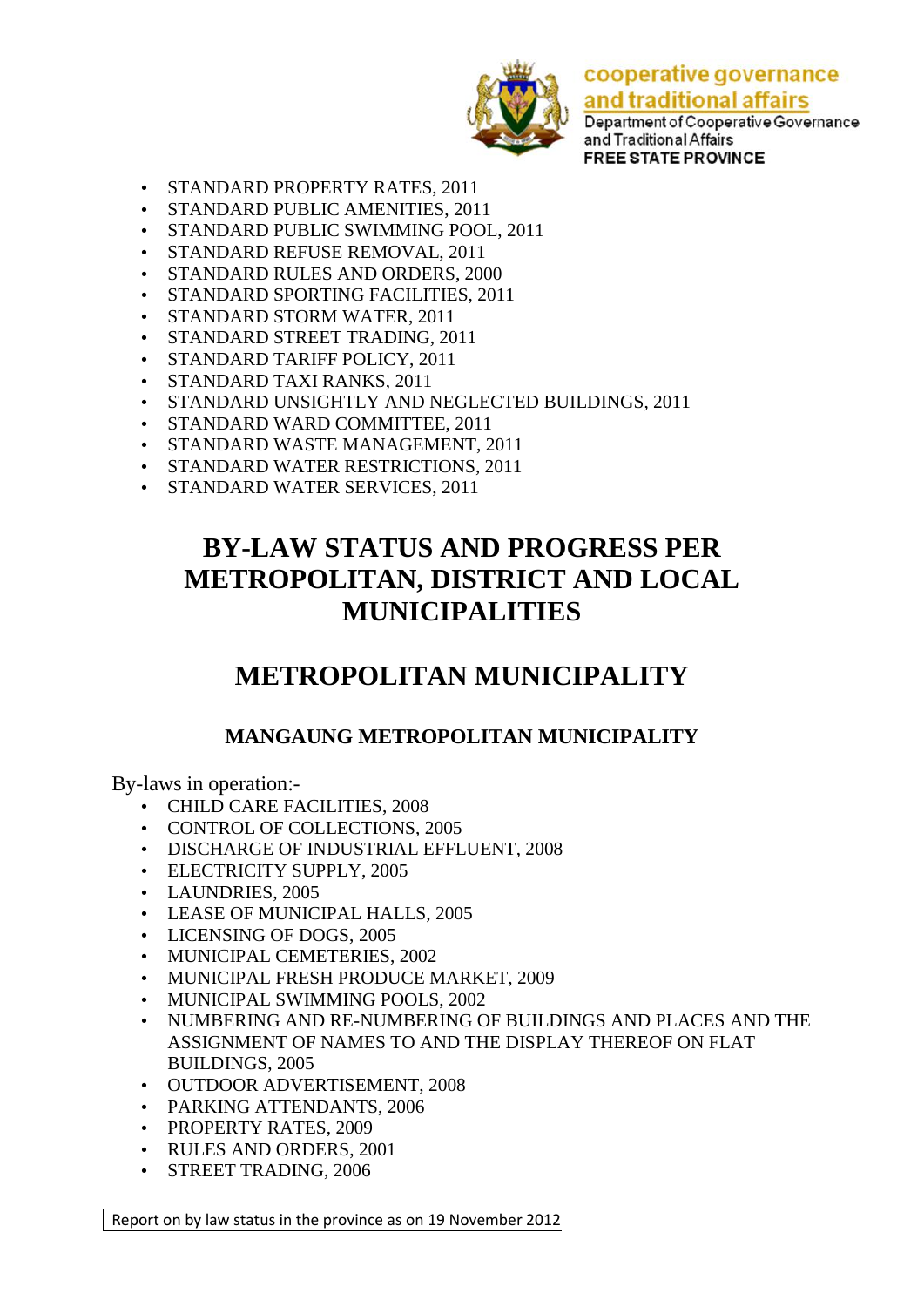

Department of Cooperative Governance and Traditional Affairs **FREE STATE PROVINCE** 

#### Progress:-

The municipality is in the process of adopting the following by-laws:-

- Standard Control of Public Nuisance 2011
- Standard Dumping and Littering 2011
- Standard Informal Settlement 2011
- Standard General Street 2011
- Standard Building Regulations 2011
- Zoning By-Law

Public participation started..

## **DISTRICT MUNICIPALITY**

### **FEZILE DABI DISTRICT MUNICIPALITY (FORMERLY NORTHERN FREE STATE DISTRICT MUNICIPALITY)**

By-laws in operation:-

MUNICIPAL HEALTH SERVICES, 2009

Progress:-

The municipality has started the process to adopt the following new by-laws:-

- Ward Committees by-laws
- $\bullet$  Fire & Emergency by-laws

Public participation flawed. Very poor attendance and at some venues no turnout. Matter referred to council for resolution on public participation.

## **LOCAL MUNICIPALITIES**

### **MAFUBE LOCAL MUNICIPALITY**

By-laws in operation:-

- CUSTOMER CARE AND REVENUE MANAGEMENT, 2004
- OUTDOOR ADVERTISING AND SIGNAGE POLICY, 2009
- RULES AND ORDERS, 2006

Progress:-<br>The municipality is in the process of adopting the following by-laws:-Building Regulations Street Trading Informal Settlements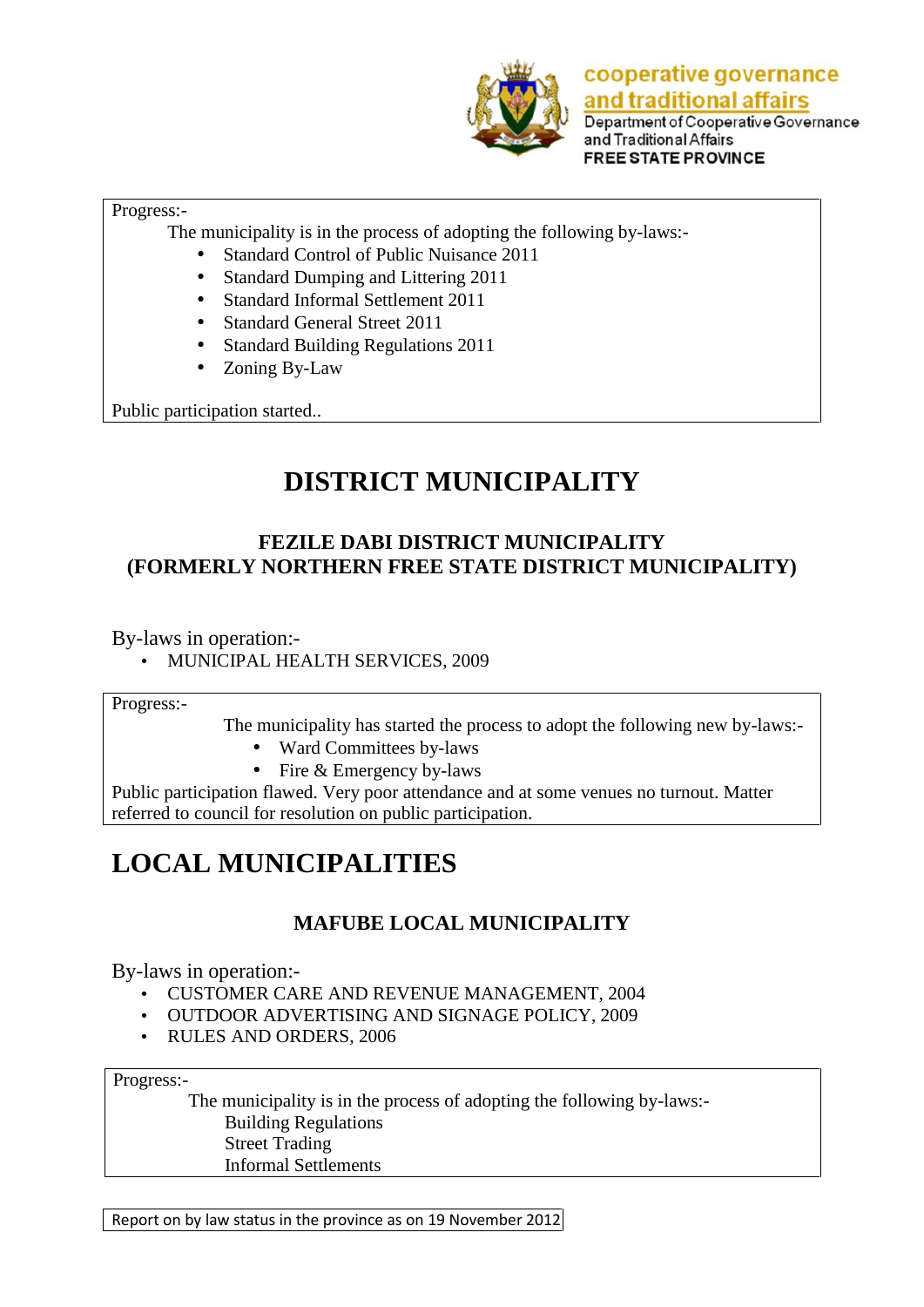

Department of Cooperative Governance and Traditional Affairs **FREE STATE PROVINCE** 

Keeping of animals Dumping and littering Refuse removal Awaiting council resolution to promulgate the above by-laws.

## **METSIMAHOLO LOCAL MUNICIPALITY**

By-laws in operation:-

- ELECTRICITY, 2003
- WATER AND SANITATION, 2006

Progress:-

The municipality is in the process of adopting the following by-laws:-

- Street trading
- Commonages
- Impoundment of Animals
- Property Rates, and
- Tariff Policy

Still awaiting publication of notice for public comment and public participation.

## **MOQHAKA LOCAL MUNICIPALITY**

By-laws in operation:-

- CREDIT CONTROL AND DEBT COLLECTION, 2004
- PROPERTY RATES, 2010
- STANDARD STANDING ORDERS, 2001

Progress:-

- The municipality has started the process to adopt the following by-laws:-
- Cemeteries
- Parks and open spaces
- Sporting facilities

### **NGWATHE LOCAL MUNICIPALITY**

By-laws in operation:-

- PROPERTY RATES, 2009
- STANDING RULES AND ORDERS, 2008

Progress:-

The municipality has started with the process to adopt the following by-laws:-

- electricity by-law
- control of street vendors, peddlers or hawkers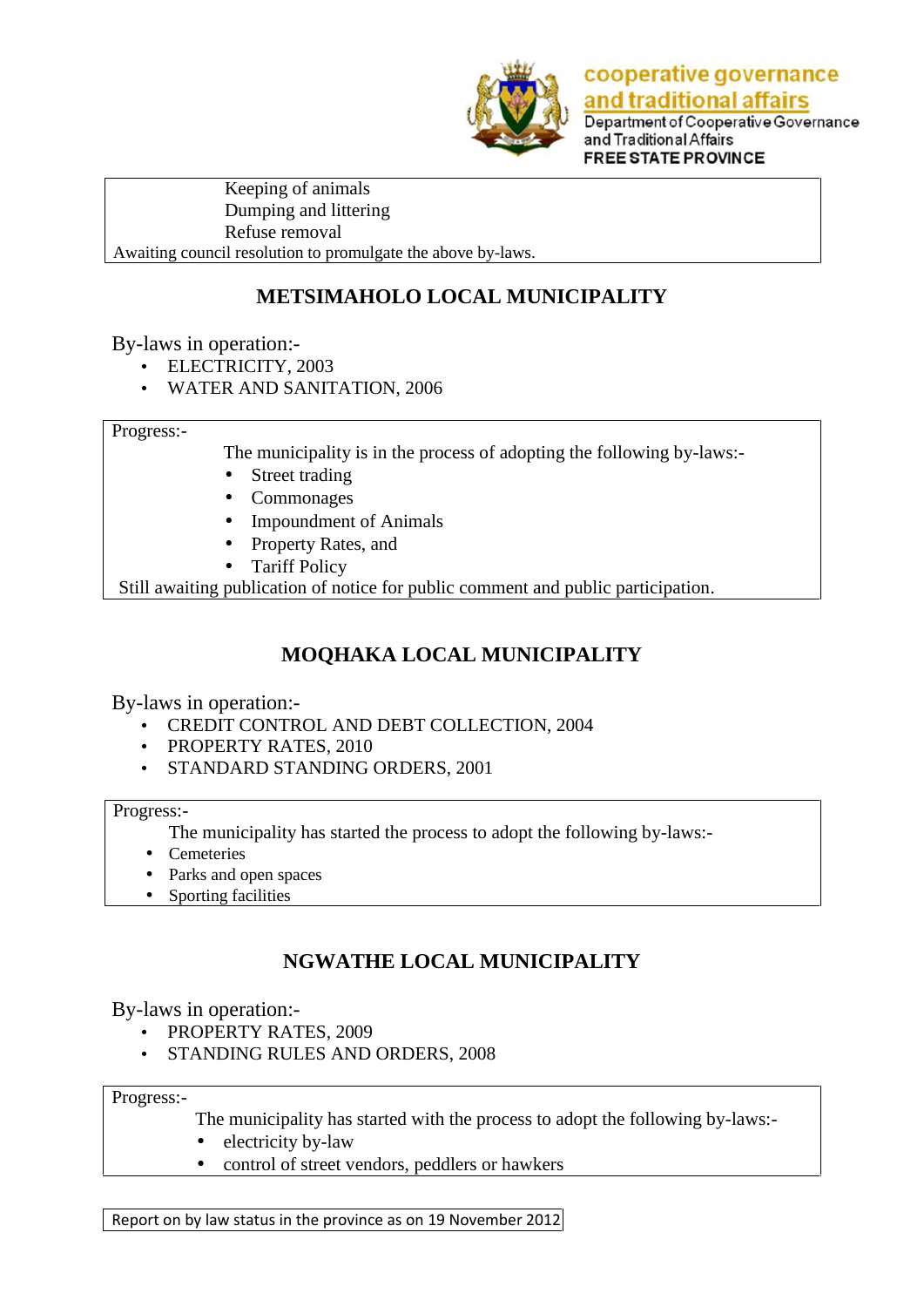

Department of Cooperative Governance and Traditional Affairs **FREE STATE PROVINCE** 

- credit control and debt collection by-law
- fire and emergency services by-law
- informal settlement by-law

Public participation in process.

## **DISTRICT MUNICIPALITY**

## **LEJWELEPUTSWA DISTRICT MUNICIPALITY**

No new By-laws came into force since 2000.

Progress:-

Late start. Awaiting publication of notice for public participation.

## **LOCAL MUNICIPALITIES**

## **MASILONYANA LOCAL MUNICIPALITY**

By-laws in operation:-

- CUSTOMER CARE, CREDIT CONTROL AND DEBT COLLECTION, 2007
- PROPERTY RATES, 2009
- TARIFFS, 2007
- WATER SERVICES, 2007

Progress:-

The municipality has started with the process to adopt the following by-laws:-

- Delegation of powers and functions
- Electricity Supply By-laws
- Dumping and Littering By-law

Council resolution to start process being awaited. Council now needs workshop on by-law process before proceeding. Delays caused by incompetent municipal manager and staff.

### **MATJHABENG LOCAL MUNICIPALITY**

By-laws in operation:-

- CEMETERIES AND CREMATORIA, 2008
- CREDIT CONTROL AND DEBT COLLECTION, 2010
- CULTURE AND RECREATION, 2008
- DUMPING AND LITTERING, 2008
- HEALTH FOR HOME FOR THE AGED, 2010
- MARKET, 2010
- PARKING METER, 2008
- PROPERTY RATES, 2011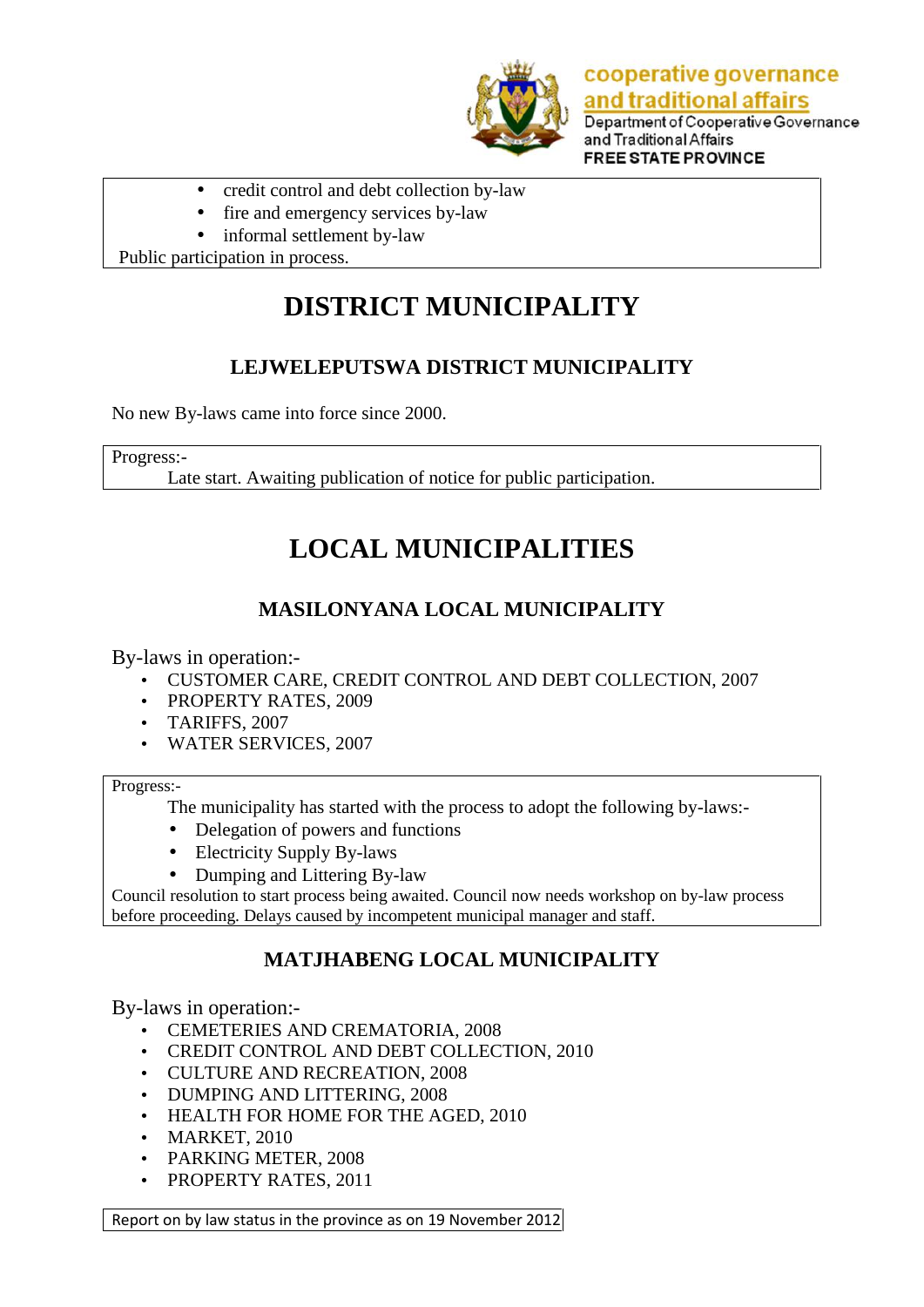

Department of Cooperative Governance and Traditional Affairs **FREE STATE PROVINCE** 

- PUBLIC AMENITIES, 2008
- PUBLIC HEALTH, 2008
- PUBLIC ROADS AND MISCELLANEOUS, 2008
- REFUSE (SOLID WASTE) AND SANITARY, 2008
- STREETS AND PUBLIC PLACES, 2008
- STREET TRADING, 2008
- WASTE MANAGEMENT, 2010
- WATER SERVICES, 2010

### Progress:-

Awaiting publication of notice for public comment and public participation

### **NALA LOCAL MUNICIPALITY**

### By-laws in operation:-

- CREDIT CONTROL AND DEBT COLLECTION, 2009
- PROPERTY RATES, 2010
- STANDARD RULES AND ORDERS, 2006

#### Progress:-

The municipality has started with the process to adopt the following by-laws:-

- Control of street vendors, peddlers or hawkers
- Dumping and littering
- Electricity supply
- Indigent support
- Informal settlements.

Council resolution to start process being awaited.

## **TOKOLOGO LOCAL MUNICIPALITY**

### By-laws in operation:-

• PROPERTY RATES, 2009

### Progress:-

The municipality has started with the process to adopt the following by-laws:-

- Rules and Orders
- Credit Control and Debt Collection
- Indigent Support
- Water Services
- Dumping and littering
- Building Regulations
- Refuse Removal
- Storm water management
- Waste water Management

Council resolution to start process being awaited. Council fails to hold council meetings to address issue.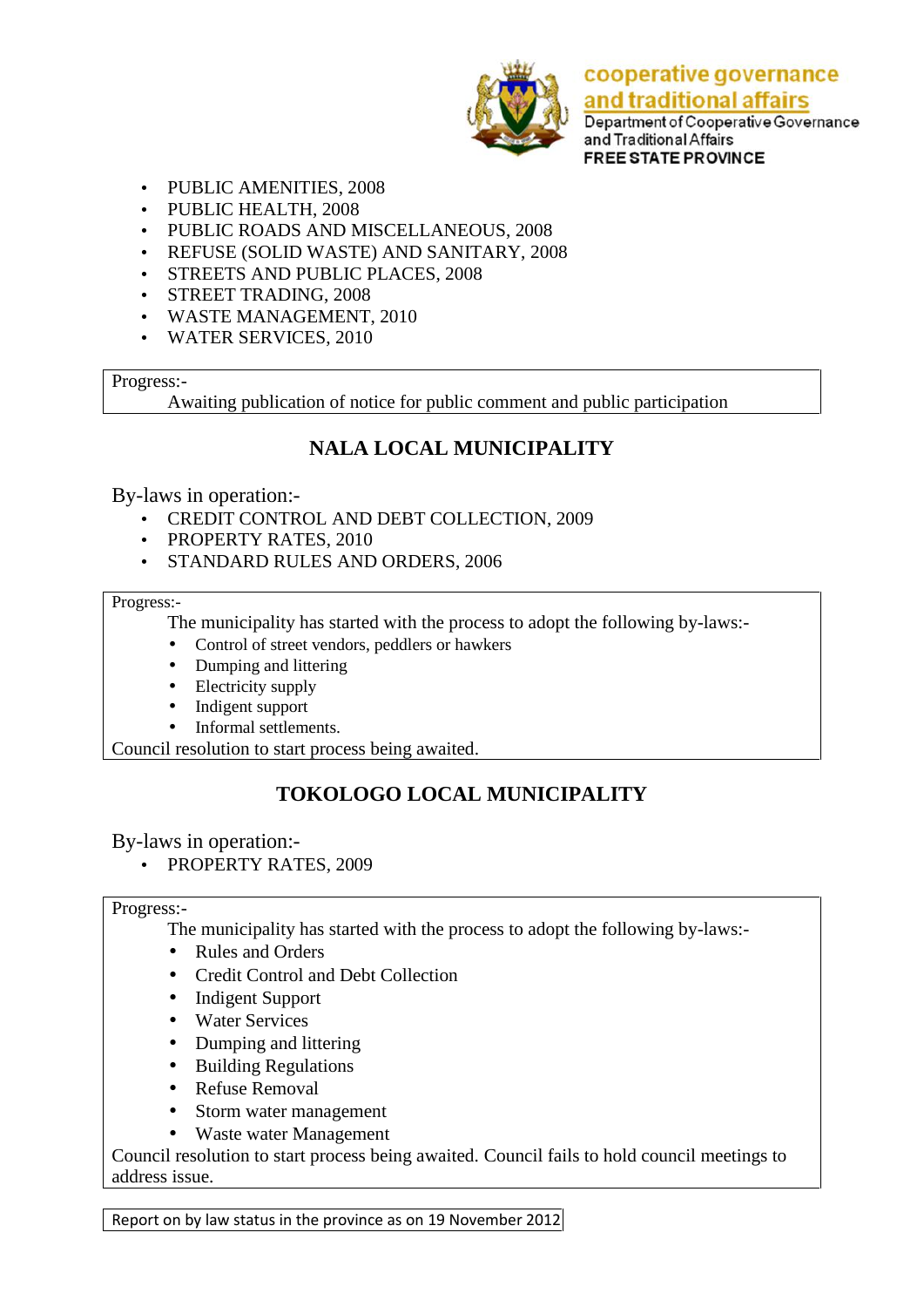

Department of Cooperative Governance and Traditional Affairs **FREE STATE PROVINCE** 

### **TSWELOPELE LOCAL MUNICIPALITY**

By-laws in operation:-

- DUMPING AND LITTERING, 2009
- IMPOUNDMENT OF ANIMALS, 2007
- PROPERTY RATES, 2009
- REFUSE REMOVAL SCHEDULE, 2009
- RULES AND ORDERS, 2007
- WASTE MANAGEMENT, 2009
- BUILDING REGULATIONS, 2012
- CREDIT CONTROL AND DEBT COLLECTION, 2012
- INDIGENT SUPPORT, 2012
- INFORMAL SETTLEMENT, 2012
- TARIFF POLICY, 2012
- $\bullet$  and  $\bullet$

#### Progress:-

The municipality has started with the second phase. Busy identifying a new set of by-laws

## **DISTRICT MUNICIPALITY**

### **THABO MOFUTSANYANA DISTRICT MUNICIPALITY**

By-laws in operation:-

WATER SUPPLY, 2000

Progress:-

By-laws not yet identified and notice for public participation being awaited.

## **LOCAL MUNICIPALITIES**

### **DIHLABENG LOCAL MUNICIPALITY**

By-laws in operation:-

- CREDIT CONTROL AND DEBT COLLECTION, 2002
- PROPERTY RATES, 2009
- STANDARD RULES AND ORDERS, 2001

Progress:-

- Dumping and littering
- Waste management
- Refuse removal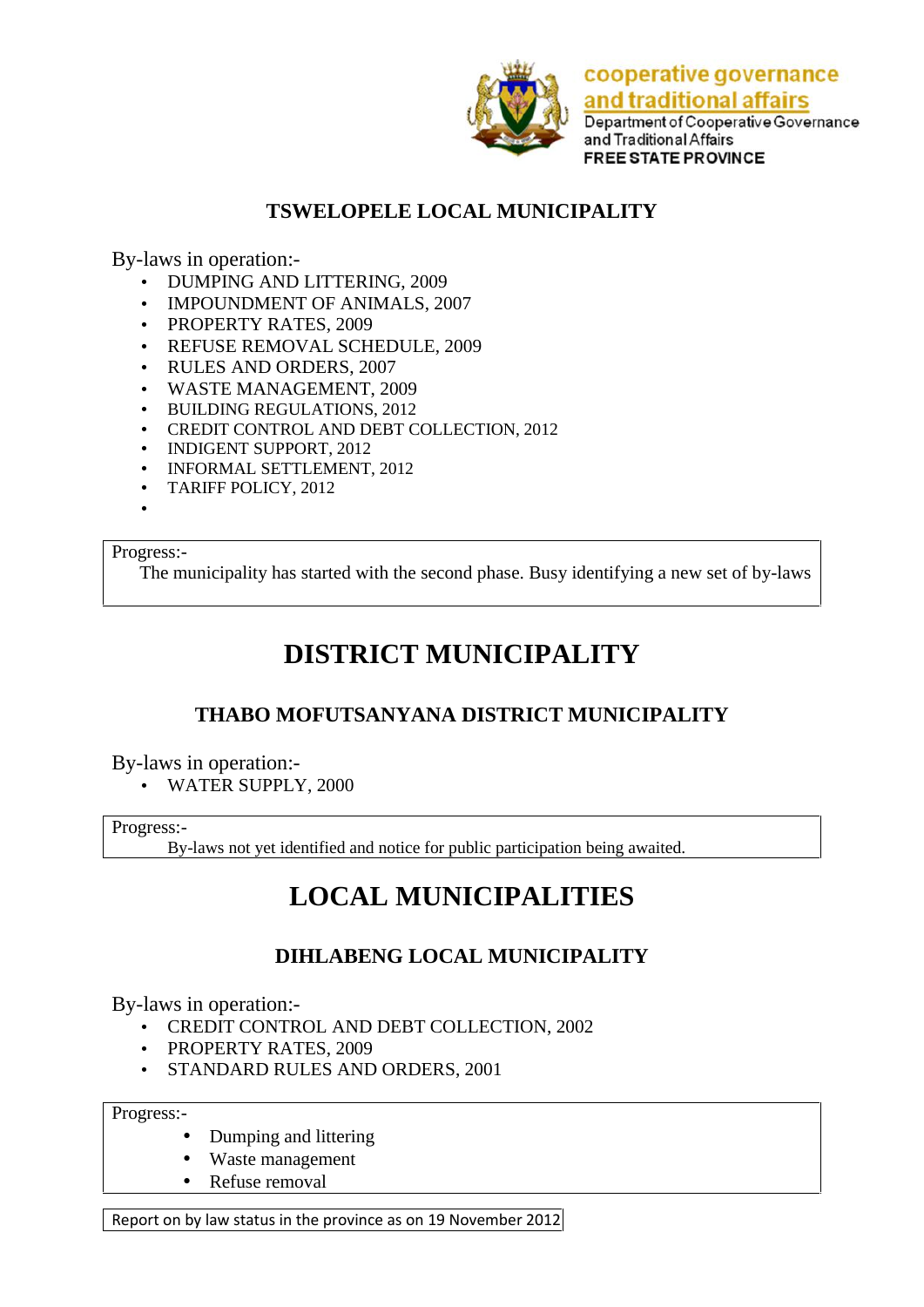

and traditional affairs Department of Cooperative Governance and Traditional Affairs **FREE STATE PROVINCE** 

#### • Control of public nuisance

By instruction of Speaker the process to start with by-laws halted. Proposed by-laws must first be tabled at meeting of policy committee.

### **MANTSOPA LOCAL MUNICIPALITY**

By-laws in operation:-

- CREDIT CONTROL AND DEBT COLLECTION, 2008
- INDIGENT AND FREE BASIC SERVICES SUBSIDY, 2008
- STANDARD RULES AND ORDERS, 2001
- TARIFF POLICY, 2008

#### Progress:-

The municipality has started with the process to adopt the following by-laws:-

- $\bullet$  Commonage, 2011
- Electricity Supply, 2011
- Property Rates, 2011
- Refuse Removal, 2011
- Water Restrictions
- Informal Settlements, 2011
- Impoundment of Animals, 2011

Public participation in process.

### **MALUTI-A-PHOFUNG LOCAL MUNICIPALITY**

By-laws in operation:-

- CEMETERIES, 2002
- COMMONAGE, 2005
- CREDIT CONTROL AND DEBT COLLECTION, 2001
- FIRE AND EMERGENCY SERVICES, 2005
- IMPOUNDMENT OF ANIMALS, 2005
- KEEPING OF ANIMALS, BIRDS AND POULTRY, 2005
- LIBRARIES, 2005
- OUTDOOR ADVERTISING AND SIGNS, 2003
- PUBLIC AMENITIES, 2005
- STREETS, 2005
- SUPERVISION AND CONTROL OF THE CARRYING ON OF THE BUSINESS OF STREET VENDORS, PEDDLERS OR HAWKERS, 2001
- TRAFFIC, 2005
- WATER SERVICES, 2004

#### Progress:-

Awaiting council approval to start process with Informal Settlements and Property Rates By-laws.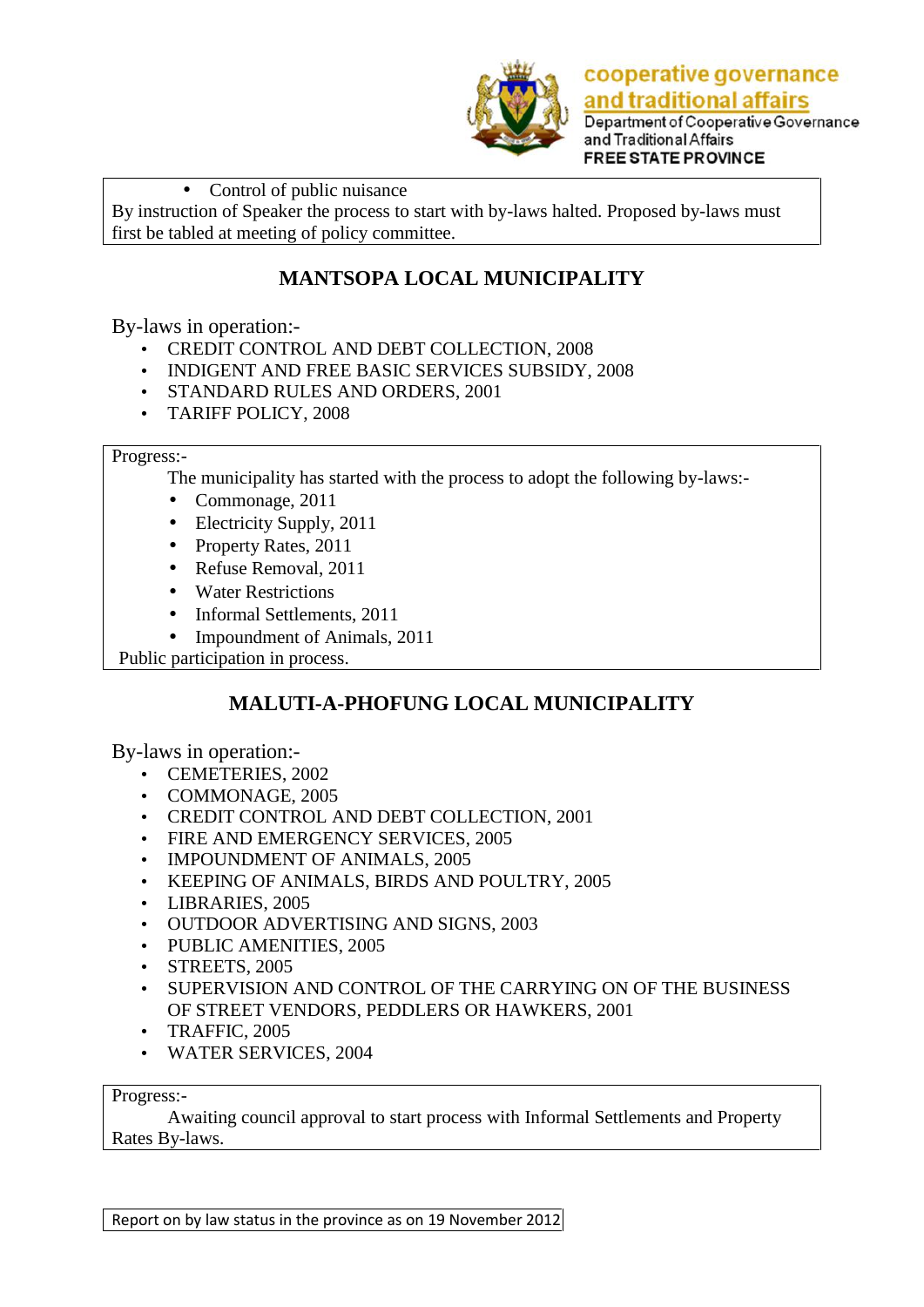

Department of Cooperative Governance and Traditional Affairs **FREE STATE PROVINCE** 

## **NKETOANA LOCAL MUNICIPALITY**

By-laws in operation:-

- FIREWORKS, 1999
- PROPERTY RATES, 2009

### Progress:-

None. Meeting cancelled as council did not yet approve of starting the process.

## **PHUMELELA LOCAL MUNICIPALITY**

By-laws in operation:-

- ADVERTISING BY-LAW, 2012
- CHILD CARE SERVICES BY-LAW, 2012
- CREDIT CONTROL AND DEBT COLLECTION BY-LAW, 2012
- IMPOUNDMENT OF ANIMALS BY-LAW, 2012
- INDIGENT SUPPORT BY-LAW, 2012
- PROPERTY RATES BY-LAW, 2012
- STREET TRADING BY-LAW, 2012
- ENVIRONMENTAL HEALTH BY-LAW, 2012

### Progress:-

The municipality has started with the second phase to adopt the following by-laws:-

- Standard Bed and Breakfast and Guest house by-law,
- Standard Commonage by-law,
- Standard Encroachment on property by-law,
- Standard Delegation of powers by-law,
- Standard Fire and emergency services by-law,
- Standard sporting facilities by-law,
- Standard ward committees
- Standard Waste Management by-law,
- Standard Water restrictions by-law,
- Standard Environment Health by-law,
- Standard Building regulations by-law.

## **SETSOTO LOCAL MUNICIPALITY**

By-laws in operation:-

- COMMONAGE, 2008
- KEEPING OF ANIMALS, POULTRY AND BEES, 2008
- MUNICIPAL MANAGEMENT AND CONTROL OF INFORMAL SETTLEMENTS, 2008
- OUTDOOR ADVERTISING AND SIGNAGE, 2008
- PARKING OF VEHICLES ON PUBLIC ROADS, 2008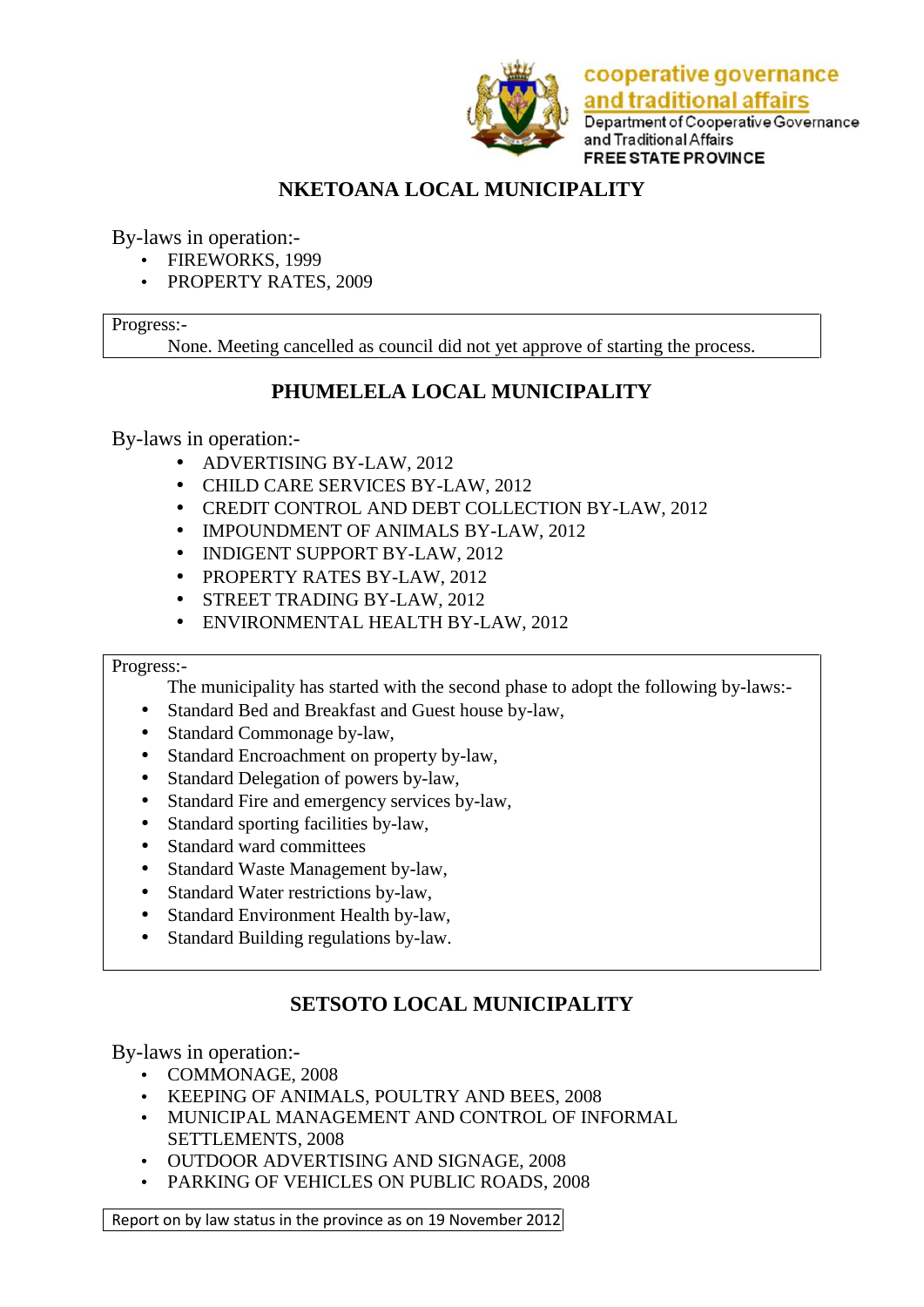

Department of Cooperative Governance and Traditional Affairs **FREE STATE PROVINCE** 

- PROPERTY RATES, 2008
- RULES AND ORDERS, 2008
- STREET TRADING, 2008
- TAXI AND BUS RANKS, 2008
- CEMETERIES AND CREMETORIA, 2012
- ELECTRICITY SUPPLY, 2012
- WASTE MAMGEMENT, 2012
- WATER RESTRICTIONS, 2012

### Progress:-

In process of identifying second phase set of by-laws. Management looking into possible amendments of Credit Control and Debt collection, Indigent Support and Tariff Policy by-laws. Also requested comments from DWA as the Standard Water services by-law differs from their second Model Water Services by-laws

## **DISTRICT MUNICIPALITY**

## **XHARIEP DISTRICT MUNICIPALITY**

No new By-laws came into force since 1995

#### Progress:-

The municipality has started the process to adopt the following by-laws:-

- District Municipal Environmental Management By-law
- Environmental Health By-law
- Rules and Orders
- Dumping and littering

Still awaiting publication of notice for public comment and public participation. Public participation must be repeated in two no-go areas.

## **LOCAL MUNICIPALITIES**

### **KOPANONG LOCAL MUNICIPALITY**

By-laws in operation:-

• STANDARD RULES AND ORDERS, 2001

Progress:-

The municipality is in the process of adopting the following by-laws:-

- Standard Building Regulations
- Standard Commonage
- Standard Credit Control and Debt Collection
- Standard Dumping and Littering
- Standard Impoundment of Animals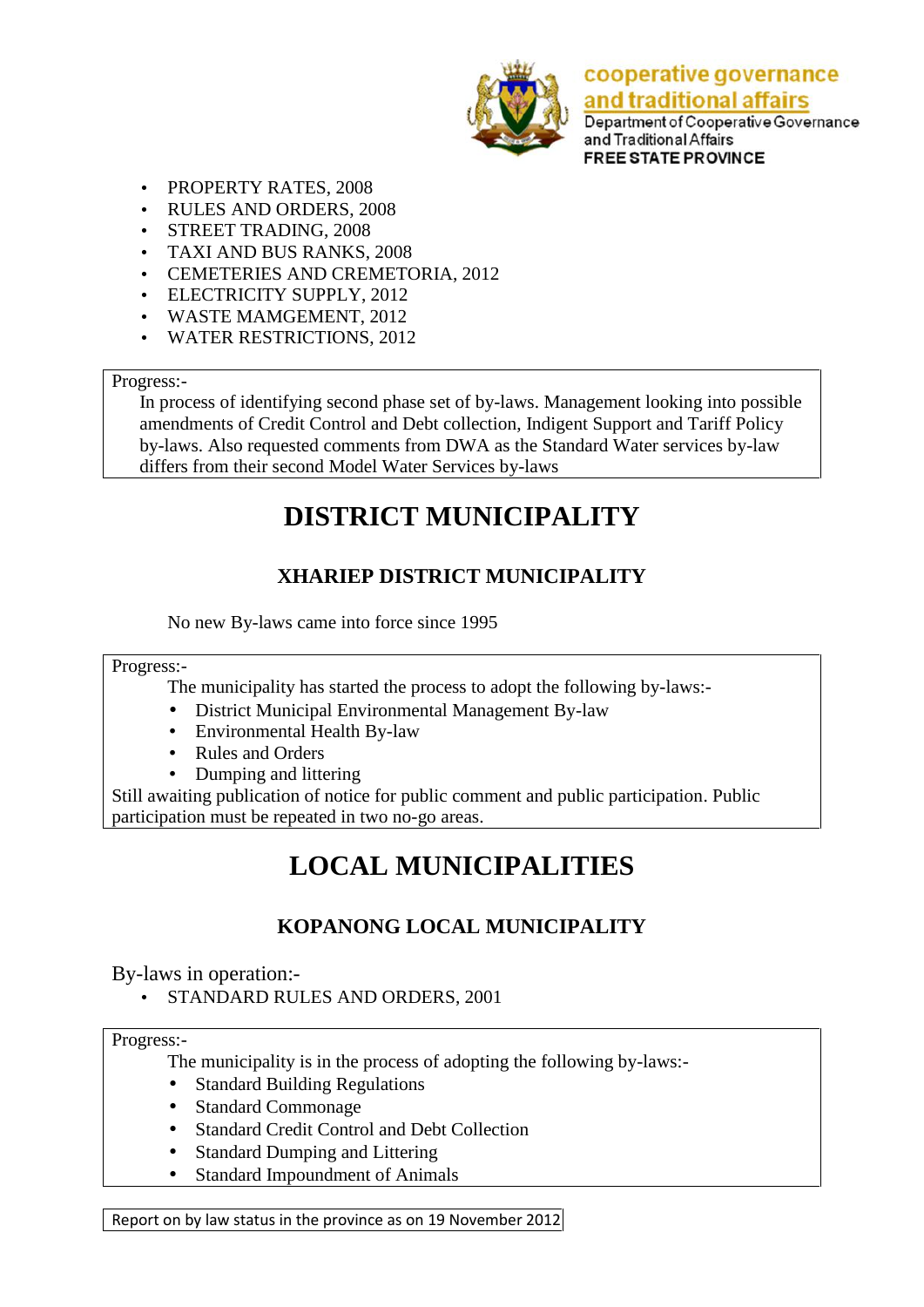

Standard Tariff Policy

Standard Water Services

Set of by-laws submitted to council for adoption. No amendments were proposed by the public. Not yet started with second phase.

## **LETSEMENG LOCAL MUNICIPALITY**

By-laws in operation:-

RULES AND ORDERS, 2007

Progress:-

Council on 30 March 2012 approved of the processing of the following six Standard By-laws:

- Commonages PN 176 of 2011
- Credit Control and Debt Collection PN 180 of 2011
- Dumping and Littering PN 184 of 2011
- Impoundment of Animals PN 192 of 2011
- Indigent Support PN 193 of 2011
- Informal Settlements PN 194 of 2011

Public participation flawed. At two venues there was no turnout. Matter referred to Council for resolution. No reply when phoned three times to get update information.

### **MOHOKARE LOCAL MUNICIPALITY**

By-laws in operation:-

- IMPOUNDMENT OF ANIMALS, 2008
- DUMPING AND LITTERING, 2008
- CREDIT CONTROL AND DEBT COLLECTION, 2008
- KEEPING OF ANIMALS, 2009
- PROPERTY RATES, 2009
- RULES AND ORDERS, 2007

#### Progress:-

.

By-laws adopted by council. Should have been gazetted on 16 November 2012

### **NALEDI LOCAL MUNICIPALITY**

By-laws in operation:-

- PROPERTY RATES, 2011
- STANDARD RULES AND ORDERS, 2007

Progress:-

None. Awaiting council approval to start process and identify priority by-laws. New MM to discuss matter with Speaker before matter will be submitted to council.